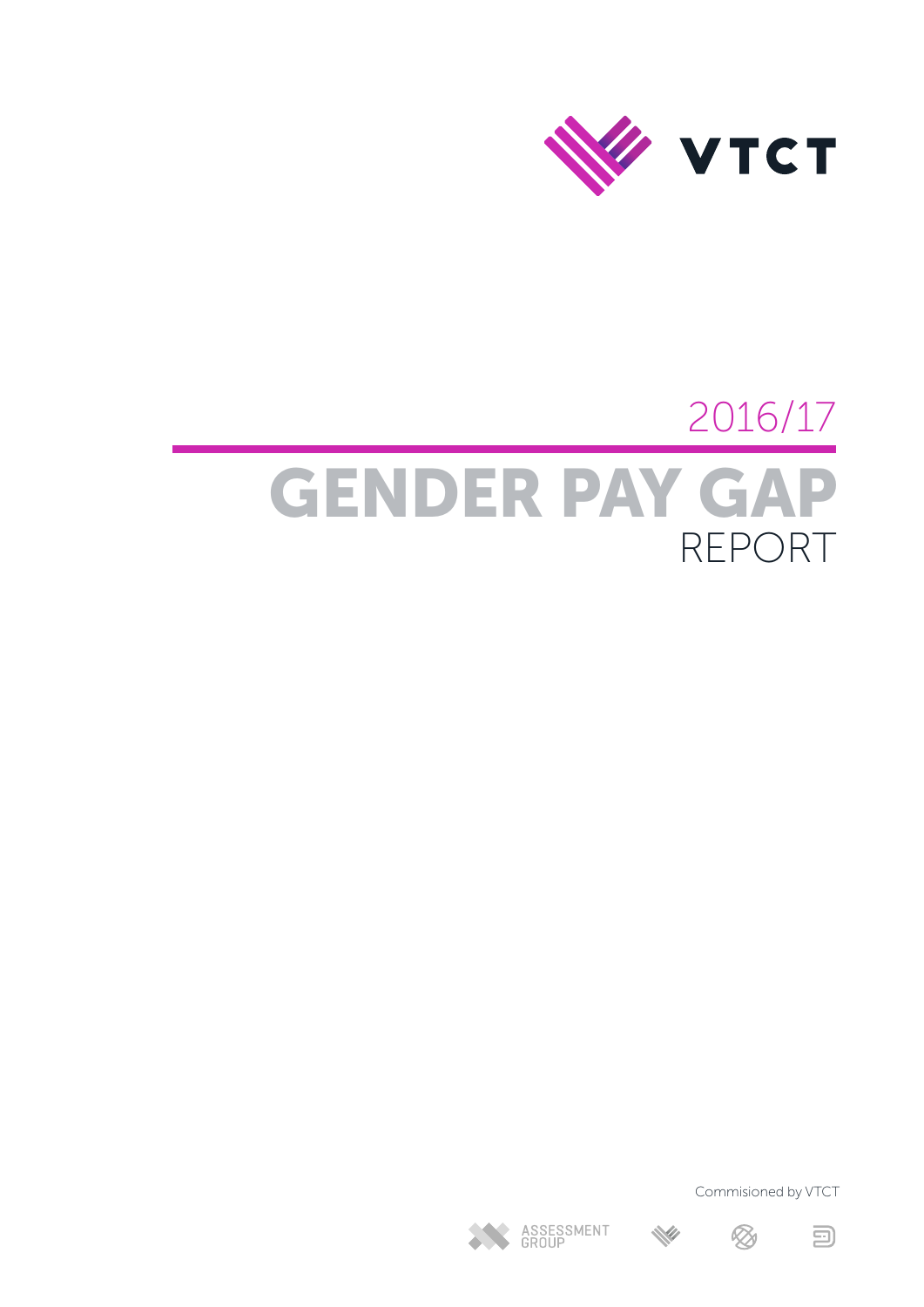# **Contents**

| Section 1        | Foreword                                          | page 3 |  |
|------------------|---------------------------------------------------|--------|--|
| <b>Section 2</b> | How is the Gender Pay Gap different to Equal Pay? | page 4 |  |
| Section 3        | The Assessment Groups staffing Structure          | page 5 |  |
| Section 4        | Summary                                           | page 6 |  |
| Section 5        | <b>Gender split by Pay Quartiles</b>              | page 7 |  |
| Section 6        | Understanding the gender pay gap                  | page 8 |  |
| Section 7        | <b>Priority areas for action</b>                  | page 9 |  |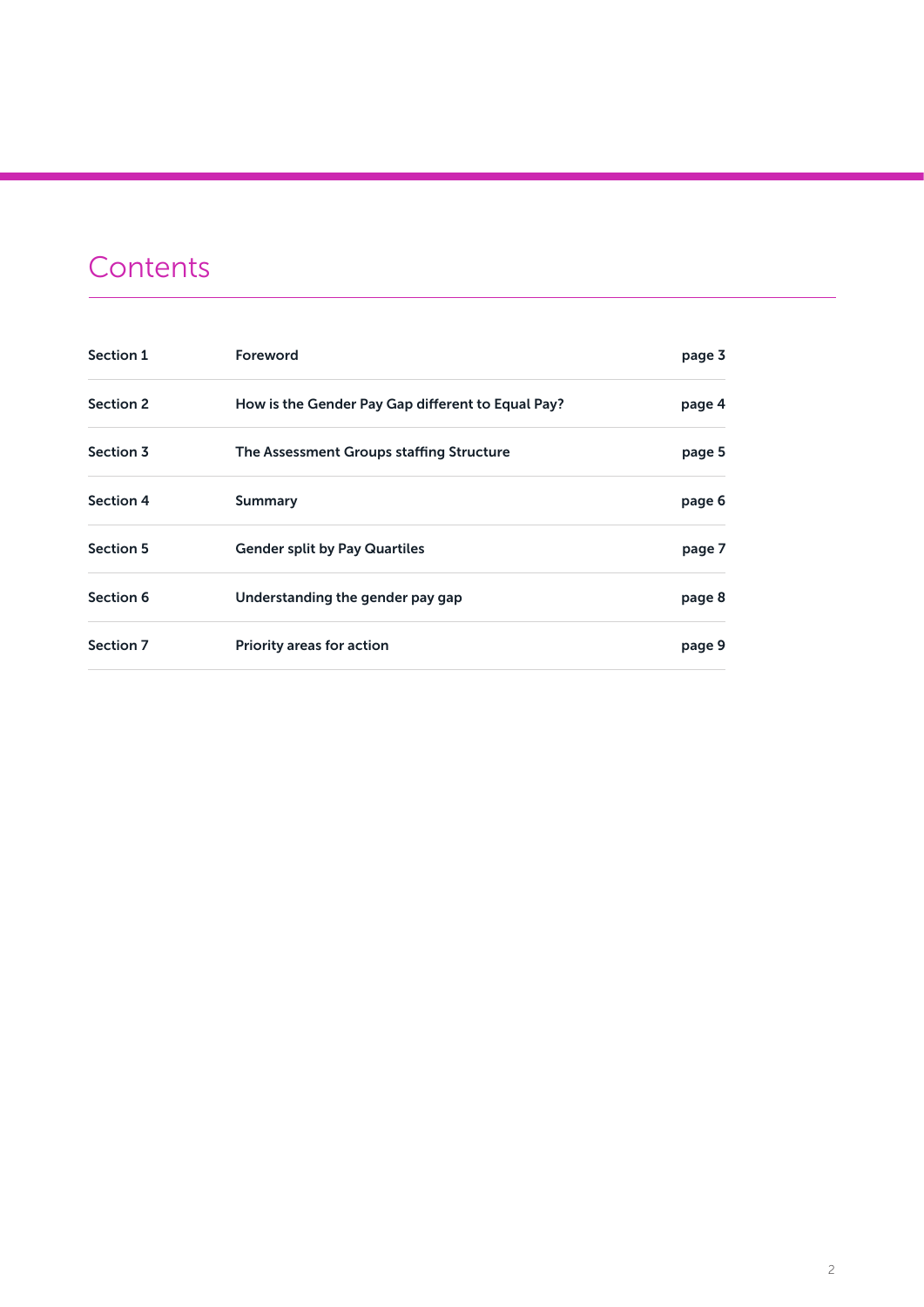# <span id="page-2-0"></span>1. Foreword

#### Vocational Training Charitable Trust (VTCT) is a specialist awarding organisation and charity offering vocational and technical qualifications in a range of service sectors.

Our full suite of qualifications includes:

- $\blacksquare$  Hairdressing & Barbering
- **Beauty Therapy**
- Complementary Therapy
- Sport, Active Health & Fitness
- **Hospitality**
- $\blacksquare$  Business & Retail
- Learning & Development

More than 1,200 approved centres work with VTCT, and the ever-expanding list extends across the UK, Ireland, and internationally. VTCT aims to advance education, research and the public dissemination of knowledge, helping to introduce new initiatives into the education system.

As part of its learner-focused strategy, VTCT acquired two companies in 2016 to improve the learner experience. It acquired education technology specialists Digital Assess, adding value for training providers with technology that can digitally capture and assess learners online, amongst other innovations. Its acquisition of internationally

recognised examination board iTEC (Education & Media Services Ltd) also added to VTCT's specialist offering. The three companies make up the Assessment Group.

iTEC has over 650 approved centres worldwide, and has offices in London, South Africa and Asia Pacific and representation in Ireland and the United States of America. iTEC offers centres and learners high quality regulated qualifications for employability, specialist subjects and skills enhancement.

At the snapshot date VTCT and iTEC both had significant employees and relevant contractors although neither were above the 250 threshold. They are separate legal entities.

VTCT and iTEC are committed to ensuring that personnel are recruited, selected, monitored and can progress within the organisation in a fair and equitable manner, based on their relevant attributes, skills, experience and performance only as required by the Equality Act 2010. This commitment to equality and fairness is equally applied when selecting contractors who perform a personal service.



The importance of transparency is recognised across the organisation and the opportunity to voluntarily, publically report on gender pay gap is welcomed.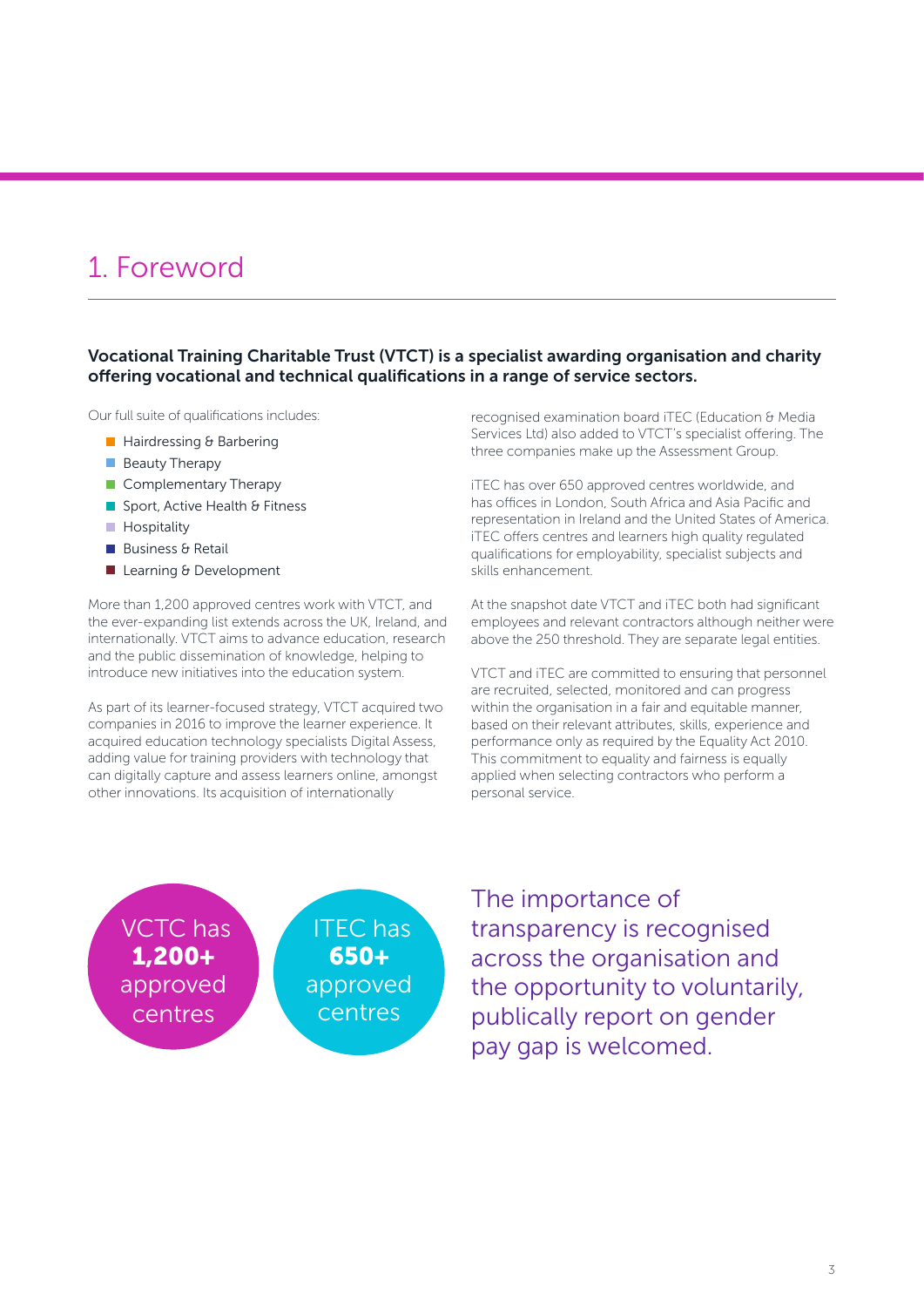# <span id="page-3-0"></span>2. How is the Gender Pay Gap different to Equal Pay?

When reading this report it is important to understand the difference between the gender pay gap and equal pay. Inequality of pay is unlawful whilst a gender pay gap is not. The Equality & Human Rights Commission describes the difference between the two as:

#### *'Whilst both equal pay and the gender gap deal with the disparity of pay women receive in the workplace, they are two different issues:*

- **1** Equal pay means that men and women in **2** The gender pay gap is a measure of the *the same employment performing equal work must receive equal pay, as set out in the Equality Act 2010.*
	- *difference between men's and women's average earnings across an organisation or the labour market. It is expressed as a percentage of men's earnings.'1*

The gender pay gap is not within the direct control of the organisation but taking action to try and address any gap is.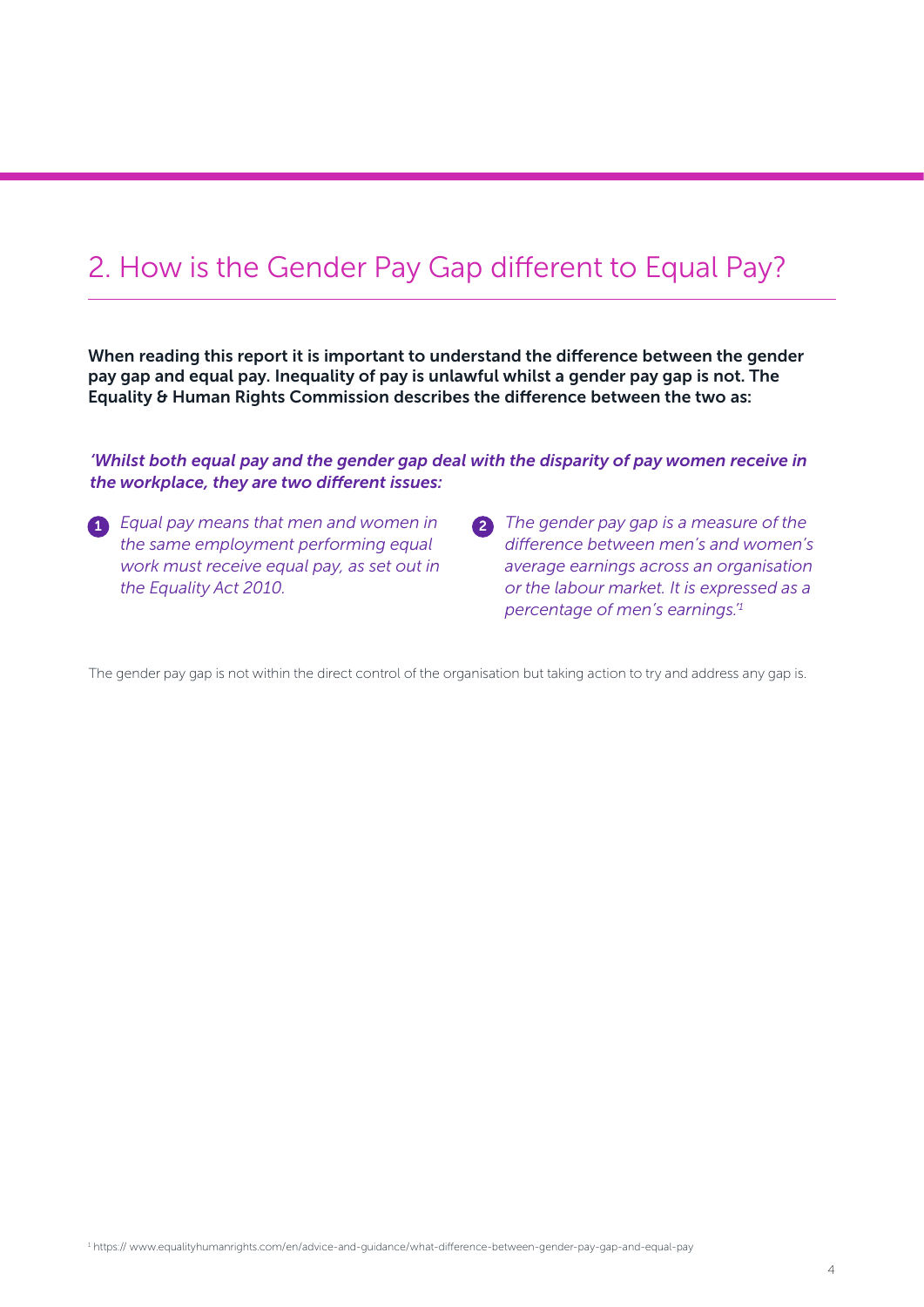### <span id="page-4-0"></span>3. The Assessment Groups staffing Structure

The Gender Pay Gap reporting requirements are that all staff including contractors who 'personally perform a service' are included. Both VTCT and iTEC have a mixed staffing structure, some staff are on a monthly salary, some are paid on a day rate basis and some contractors are piece workers. Typically the piece workers are those writing qualification units, marking or moderating etc. Most of these piece workers undertake a variety of different tasks which are paid at different rates per 'piece'. During the period up to the snap shot date of 05/04/17 the exact criteria for deciding on the rates paid to individuals, and the exact number and type of tasks completed by them, can't be established with enough clarity to arrive at a sensible

hourly rate. For this reason they have been excluded from the report. These contractors will be included in the next report as at 05/04/18 and processes have been put in place to ensure more accuracy for arriving at an hourly rate going forward.

As the Assessment Group has decided to voluntarily report on Gender Pay Gap, we have decided to report the group as a whole. VTCT and iTEC were separate legal entities at the snapshot date but in 2017/18 all staff transferred their employment to VTCT. Reporting as a whole allows for direct comparison going forward.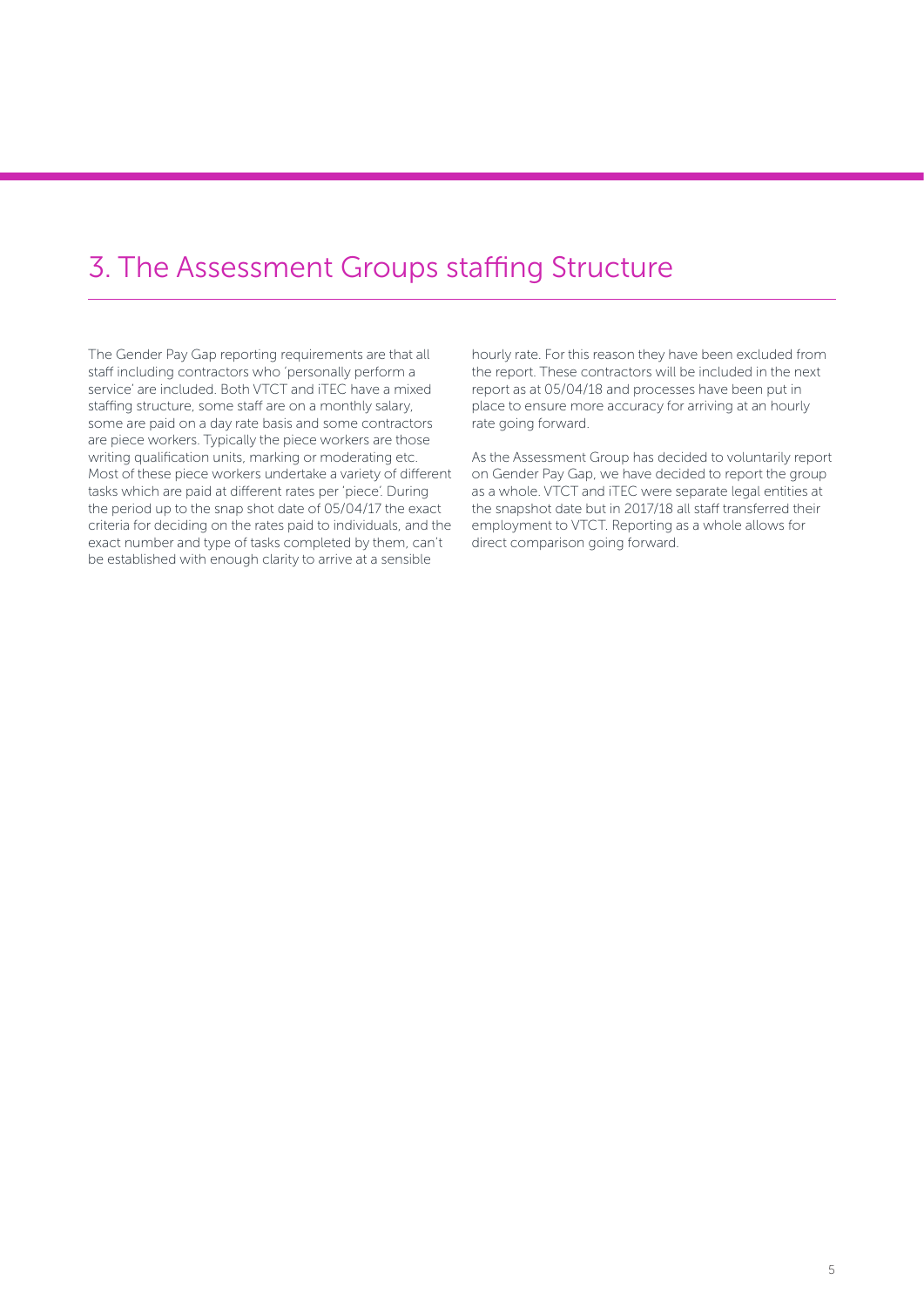### <span id="page-5-0"></span>4. Summary

As at the 5<sup>th</sup> of April 2017 (the snapshot date) the gender split of the workforce at the Assessment Group, including both VTCT and iTEC, was 74.5% female and 25.5% male. This compares with a voluntary sector average of 65% female.<sup>2</sup>



The Assessment Group's overall gender pay gap is 13% (Average Mean) but 0% gap (Average Median), this compares with the Charity sector average of 8.1% (Average Mean) and 7.8% (Average Median), the Education sector average of 11.8% (Average Mean) and 14% (Average Median) and an overall average of 14.5% (Average Mean) and 13.6% (Average Median). Although the Assessment Group is below the overall average the disparity with both the Charity and Education sector needs to be addressed.

|                         | Pay Gap (Mean) | Pay Gap (Median) |
|-------------------------|----------------|------------------|
| The Assessment Group    | 13%            | $0\%$            |
| <b>Charity Sector</b>   | 81%            | 78%              |
| <b>Education Sector</b> | 118%           | 14%              |
| All Organisations       | 14.5%          | 136%             |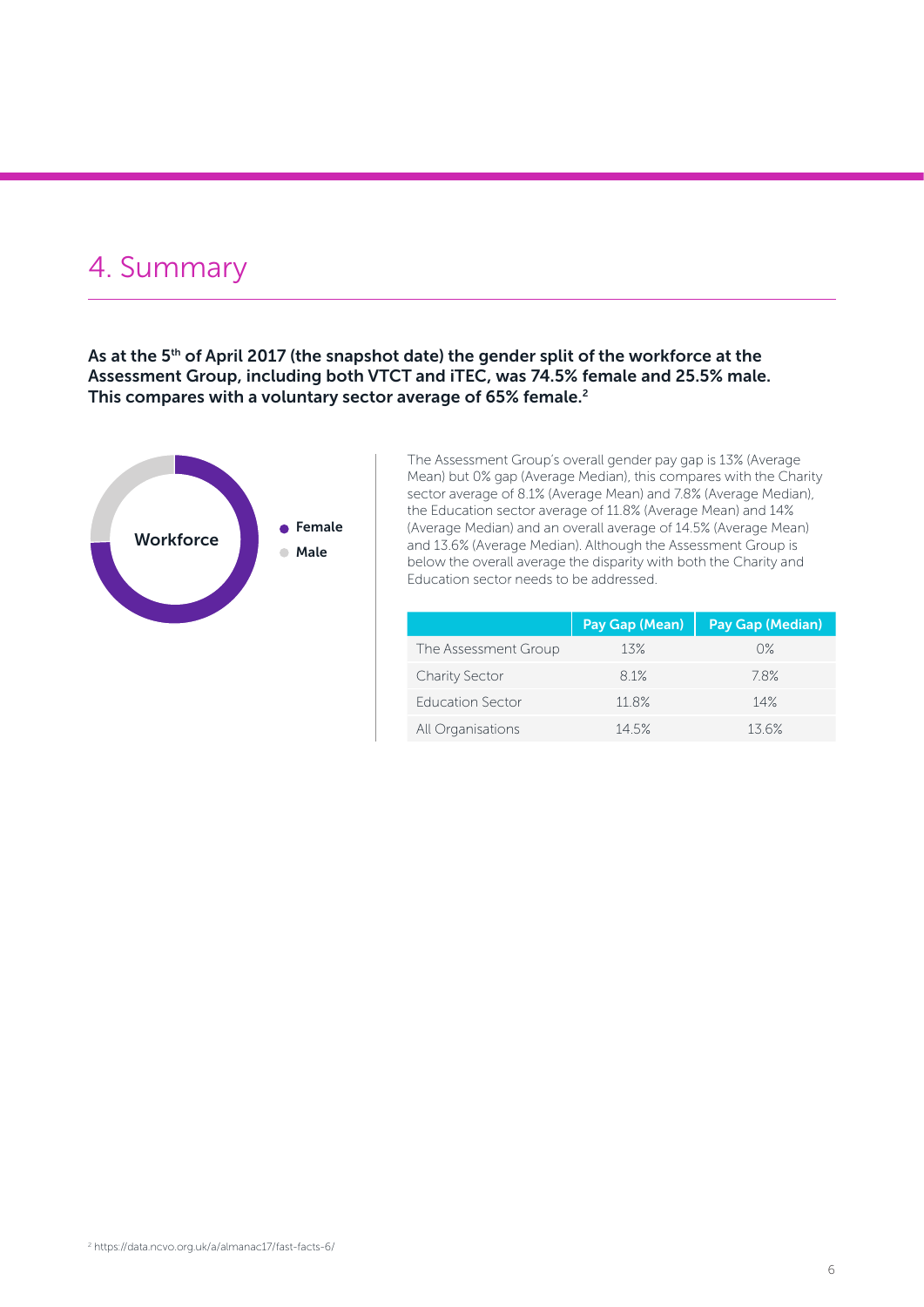### <span id="page-6-0"></span>5. Gender split by Pay Quartiles

The chart below shows a comparison of the proportion of female staff by pay quartile<sup>3</sup>. Although the Assessment Group compares favourably the top quartile mix at 73.2% is still slightly lower than the overall workforce split with 74.5% made up of female staff.



Proportion of female staff by pay quartiles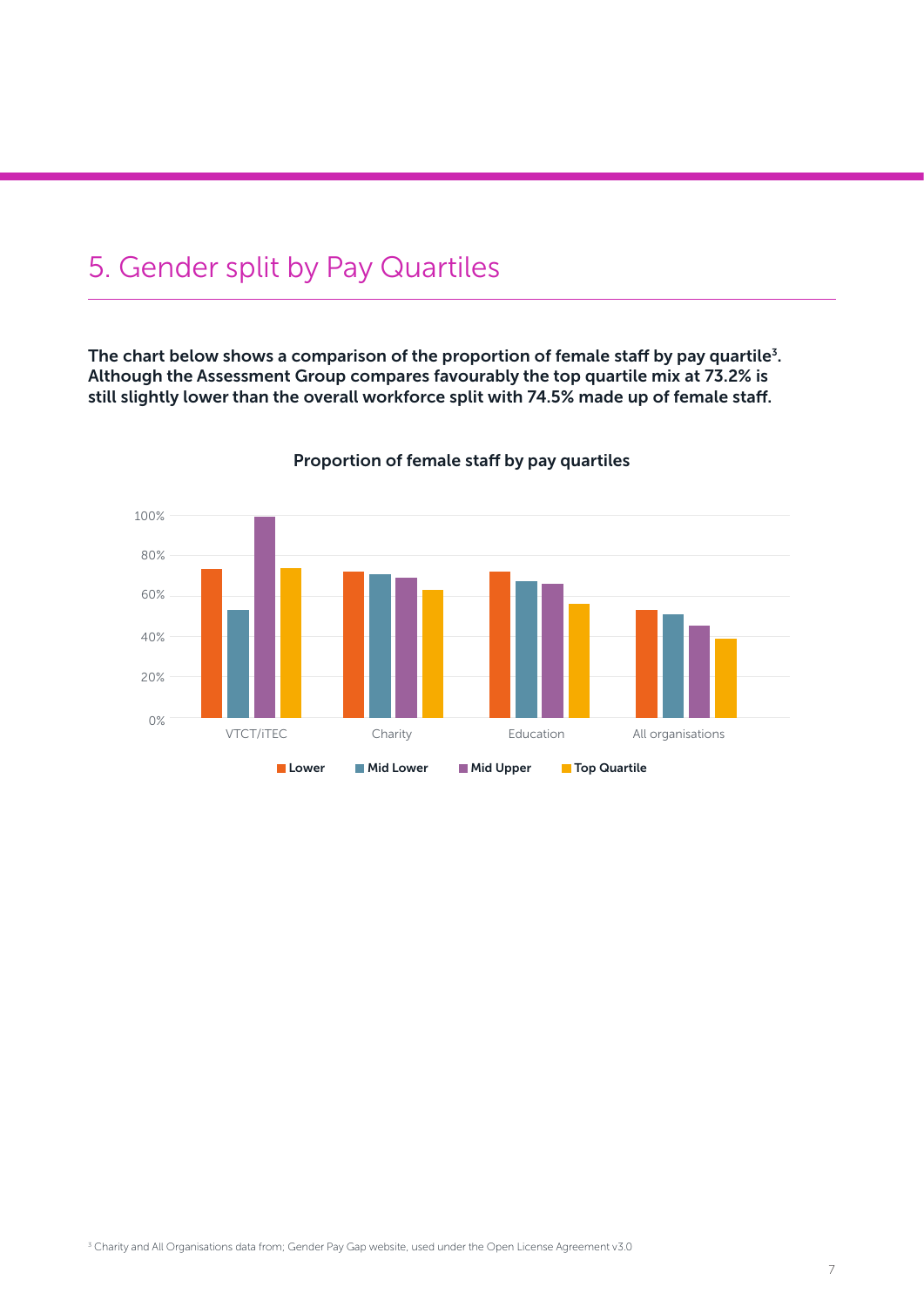## <span id="page-7-0"></span>6. Understanding the gender pay gap

Within the Assessment Group both VTCT and iTEC are awarding organisations with specializations primarily in Hair and Beauty. Inevitably academic organisations will draw on either industry knowledge or specialist trainers when recruiting or contracting.

The industry has a prominence of female workers with the relevant education sectors being more balanced. The Office of National Statistics shows the following statistic for gender in 2016:

- Hairdressing and Barbering: 90% of the workforce are female and women are paid on average 1.1% more than men.
- Beauticians and related occupations: the overall split is not available but women are paid on average 1.1% less than men.
- Further Education teaching professionals: 47% of the workforce are female and women are paid 0.5% less than man.
- Vocational & Industrial trainers & instructors: 55% of the workforce are females and women are paid 5.4% less than men.

The majority of both VTCT and iTECs workforce contribute to the core business rather than the supporting department's so it is not surprising that the majority of the workforce (74.5%) are female.

Majority of the workforce (74.5%) are female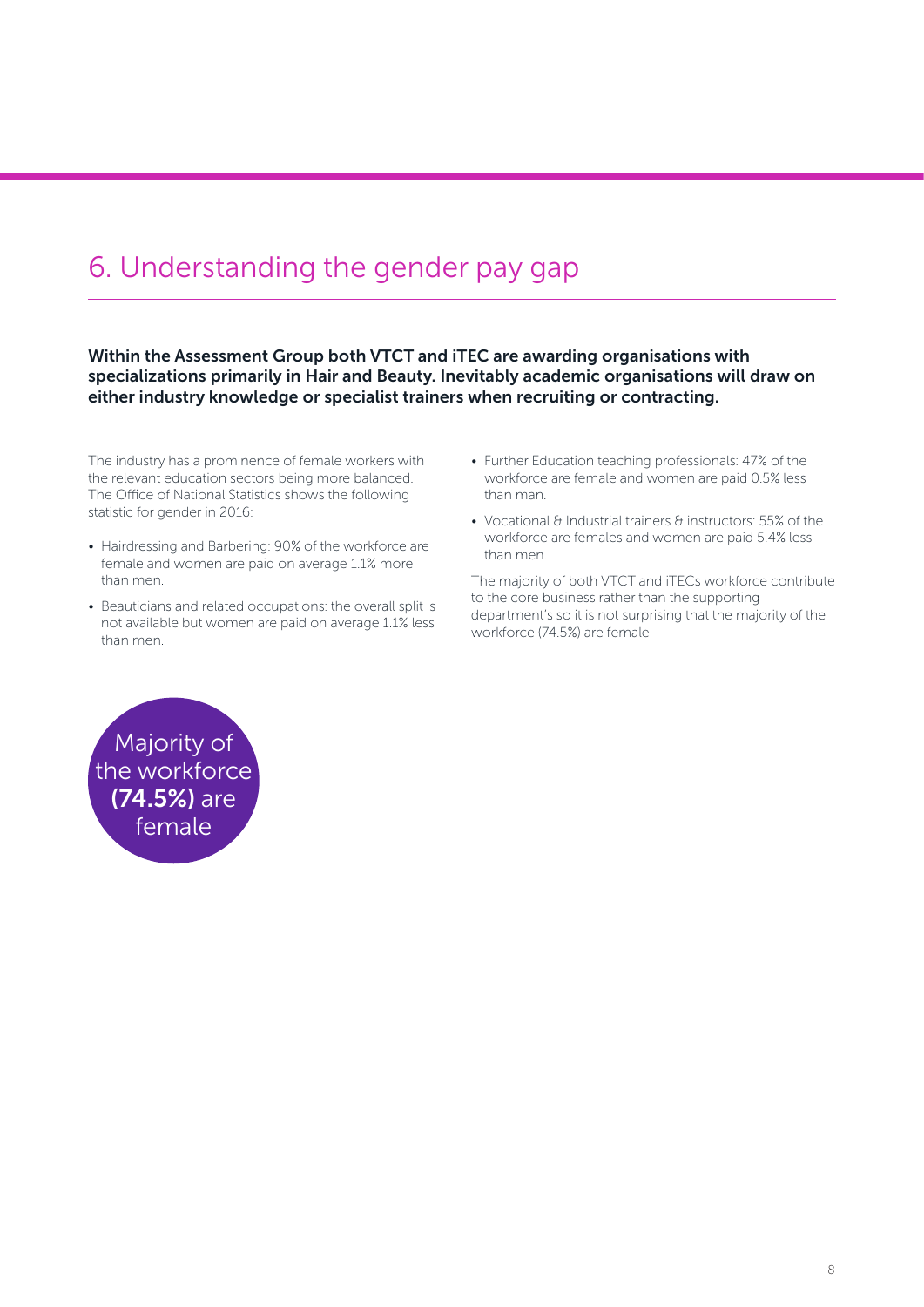# <span id="page-8-0"></span>7. Priority areas for action

The priority for the Assessment Group is to reduce our overall gender pay gap to as close to zero as possible, actions will include:

- Internal promotion and development; the organisation has already begun Leadership and Management training to enhance the skills of its senior and middle management. Targeting internal succession should improve our gender pay gap by default due to the higher proportion of female staff overall.
- Numbered rather than named shortlisting is undertaken by managers.
- Senior management training on unconscious bias and gender power relationships have been undertaken with an external consultant.

In addition to the above undertaking this gender pay gap reporting has highlighted inconsistencies in the way pay rates for piece work are arrived at and as a consequence their exclusion from this report. This was already under review and improvements have been made but, having attempted to arrive at average hourly pay rates for these contractors has shown further improvement is possible. The result will be a very clear piece work pay structure linked to technical level of the qualification/unit and complexity based on the number of learning outcomes. This will ensure all contractors personally fulfilling a service will be paid the same for the same level of work, limiting unconscious bias.

#### Document History

| Version   Issue Date | <b>Changes</b>                                                                             | <b>Role</b>                  |
|----------------------|--------------------------------------------------------------------------------------------|------------------------------|
| 0.1 Draft 23/03/18   | First draft for internal consultation                                                      | Strategy and Project Manager |
| 0.2 Draft 01/05/18   | Updated with information on why contractors can't be included Strategy and Project Manager |                              |
| 0.3 Draft 04/05/18   | Revised to report as a group to allow comparison with 2018                                 | Strategy and Project Manager |
| 0.4 Draft 10/05/18   | First draft completed now that the gap has been assessed                                   | Strategy and Project Manager |
| 0.5 Draft 14/05/18   | The Education Sector added as a comparator                                                 | Strategy and Project Manager |
| 1.0 Final 24/05/18   | Document Signed off as final                                                               | CEO & Board of Trustees      |

#### Document Review

### Document Sign-off

| Role                    | l Review Status     | Role           | Sign-off Date |
|-------------------------|---------------------|----------------|---------------|
| Chief Executive Officer | Initial peer review | Document Owner | 24/05/18      |